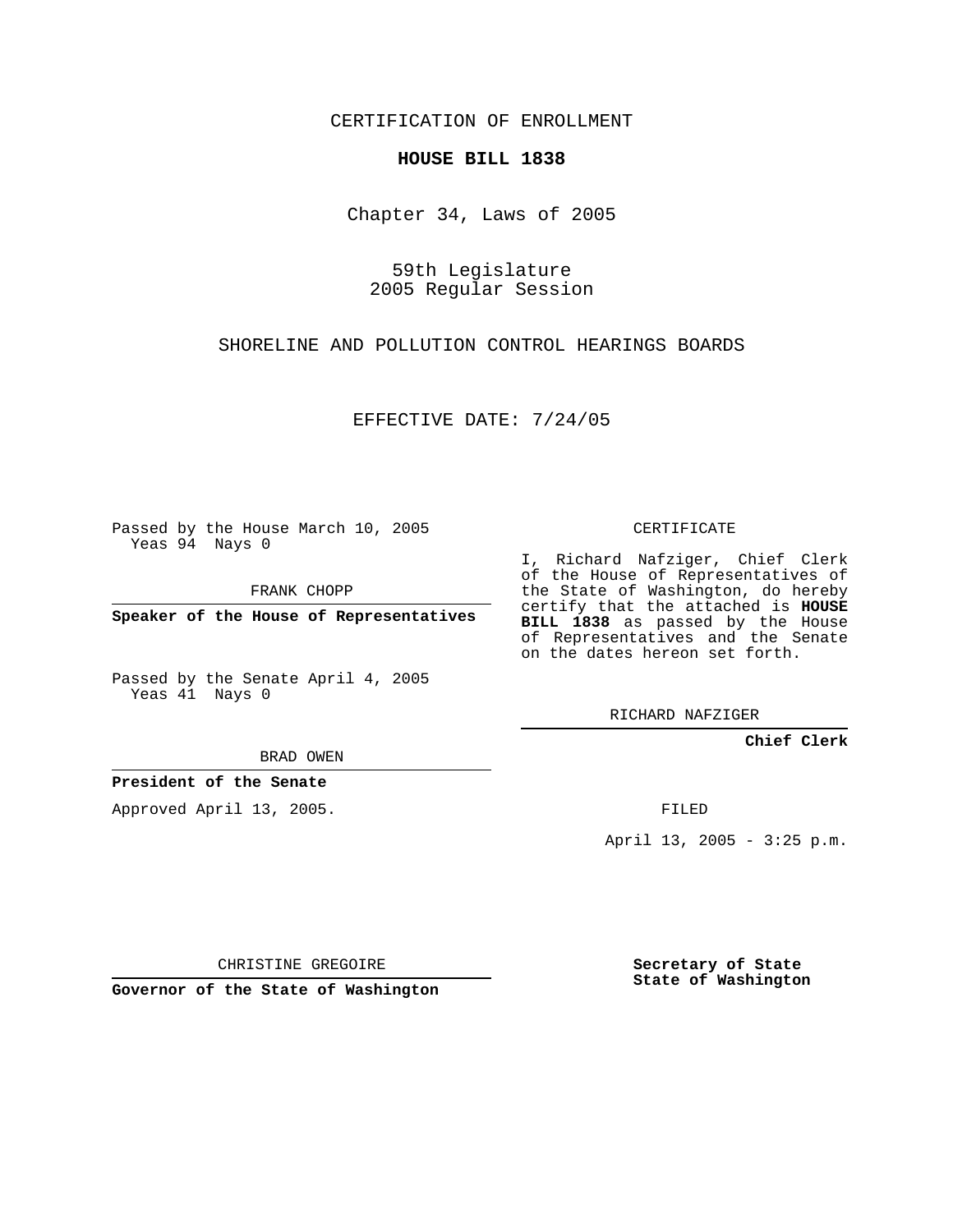## **HOUSE BILL 1838** \_\_\_\_\_\_\_\_\_\_\_\_\_\_\_\_\_\_\_\_\_\_\_\_\_\_\_\_\_\_\_\_\_\_\_\_\_\_\_\_\_\_\_\_\_

\_\_\_\_\_\_\_\_\_\_\_\_\_\_\_\_\_\_\_\_\_\_\_\_\_\_\_\_\_\_\_\_\_\_\_\_\_\_\_\_\_\_\_\_\_

Passed Legislature - 2005 Regular Session

**State of Washington 59th Legislature 2005 Regular Session By** Representatives Linville, Grant and Hinkle; by request of Environmental Hearings Office Read first time 02/08/2005. Referred to Committee on Natural

1 AN ACT Relating to increasing the threshold for short board appeals 2 before the shorelines and pollution control hearings boards to fifteen 3 thousand dollars; and amending RCW 90.58.185 and 43.21B.305.

4 BE IT ENACTED BY THE LEGISLATURE OF THE STATE OF WASHINGTON:

Resources, Ecology & Parks.

 5 **Sec. 1.** RCW 90.58.185 and 1994 c 253 s 2 are each amended to read 6 as follows:

 (1) In the case of an appeal involving a single family residence or appurtenance to a single family residence, including a dock or pier 9 designed to serve a single family residence, or of appeals involving a 10 penalty of fifteen thousand dollars or less, the request for review may be heard by a panel of three board members, at least one and not more than two of whom shall be members of the pollution control hearings board. Two members of the three must agree to issue a final decision of the board.

15 (2) The board shall define by rule alternative processes to 16 expedite appeals, including those involving a single-family residence 17 or appurtenance to a single-family residence, including a dock or pier 18 designed to serve a single-family residence, or involving a penalty of 19 fifteen thousand dollars or less. These alternatives may include: